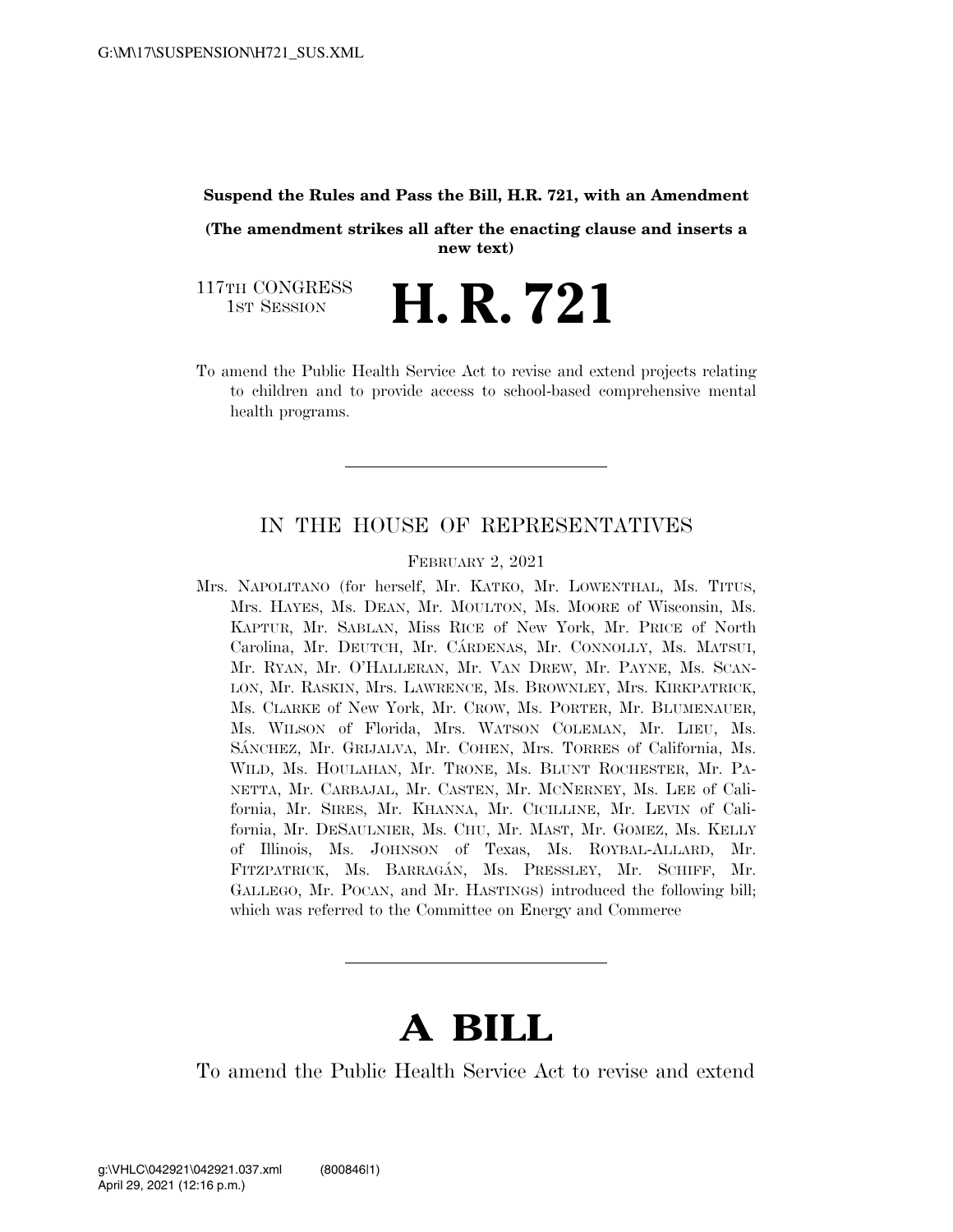projects relating to children and to provide access to school-based comprehensive mental health programs.

 *Be it enacted by the Senate and House of Representa- tives of the United States of America in Congress assembled,*  **SECTION 1. SHORT TITLE.**  This Act may be cited as the ''Mental Health Services for Students Act of 2021''. **SEC. 2. AMENDMENTS TO THE PUBLIC HEALTH SERVICE ACT.**  (a) TECHNICAL AMENDMENTS.—The second part G (relating to services provided through religious organiza- tions) of title V of the Public Health Service Act (42 U.S.C. 290kk et seq.) is amended— (1) by redesignating such part as part J; and (2) by redesignating sections 581 through 584 as sections 596 through 596C, respectively. (b) SCHOOL-BASED MENTAL HEALTH AND CHIL- DREN.—Section 581 of the Public Health Service Act (42 U.S.C. 290hh) (relating to children and violence) is amended to read as follows: **''SEC. 581. SCHOOL-BASED MENTAL HEALTH; CHILDREN AND ADOLESCENTS.** 

 ''(a) IN GENERAL.—The Secretary, in consultation with the Secretary of Education, shall, through grants, contracts, or cooperative agreements awarded to eligible entities described in subsection (c), provide comprehensive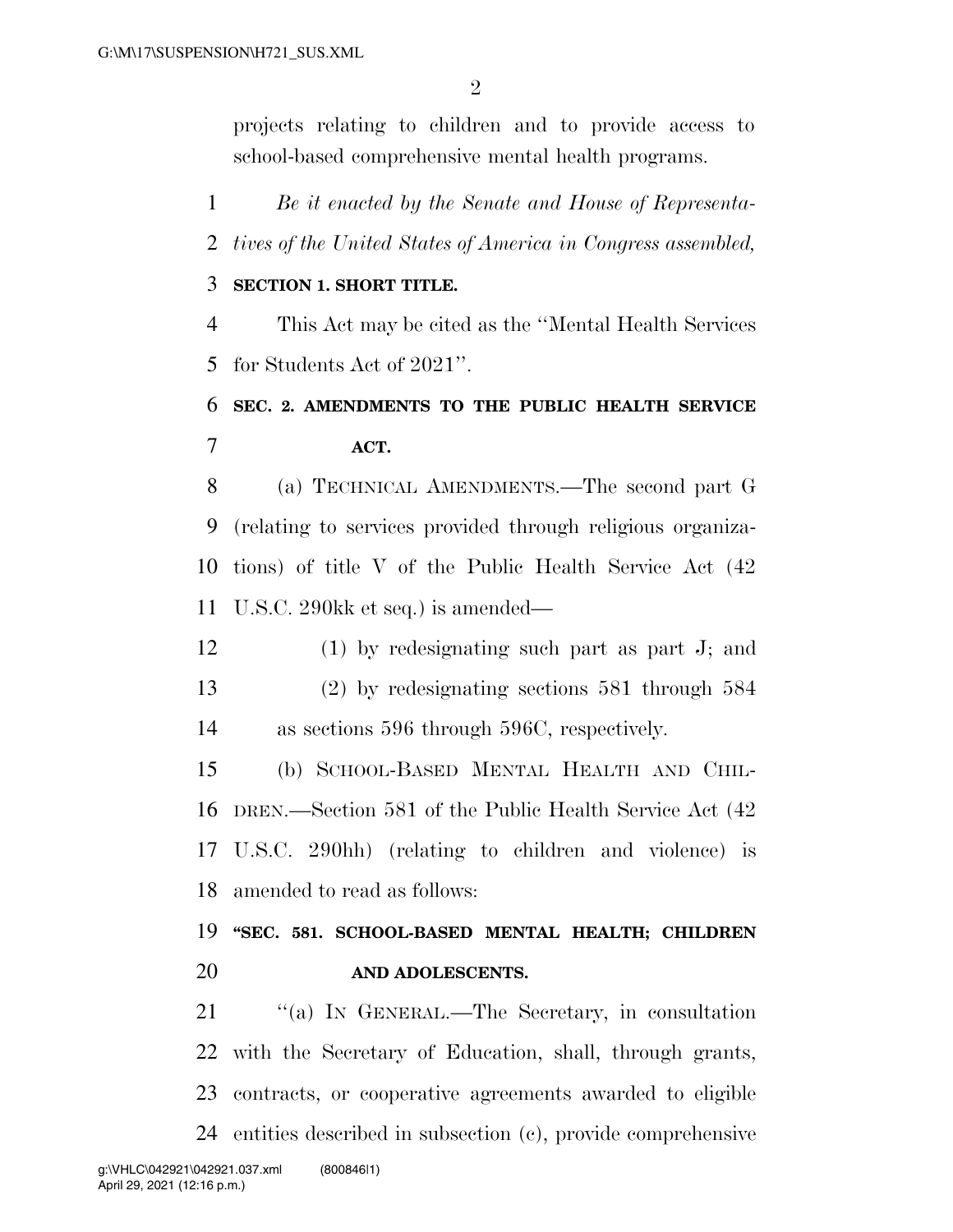school-based mental health services and supports to assist children in local communities and schools (including schools funded by the Bureau of Indian Education) deal- ing with traumatic experiences, grief, bereavement, risk of suicide, and violence. Such services and supports shall be— ''(1) developmentally, linguistically, and cul- turally appropriate;  $\frac{1}{2}$  trauma-informed; and ''(3) incorporate positive behavioral interven- tions and supports. ''(b) ACTIVITIES.—Grants, contracts, or cooperative agreements awarded under subsection (a), shall, as appro- priate, be used for—  $\frac{15}{10}$   $\frac{15}{10}$  implementation of school and community- based mental health programs that— 17 ''(A) build awareness of individual trauma and the intergenerational, continuum of impacts of trauma on populations;  $\text{``(B)}$  train appropriate staff to identify, and screen for, signs of trauma exposure, men-22 tal health disorders, or risk of suicide; and  $\cdot$  (C) incorporate positive behavioral inter- ventions, family engagement, student treatment, and multigenerational supports to foster the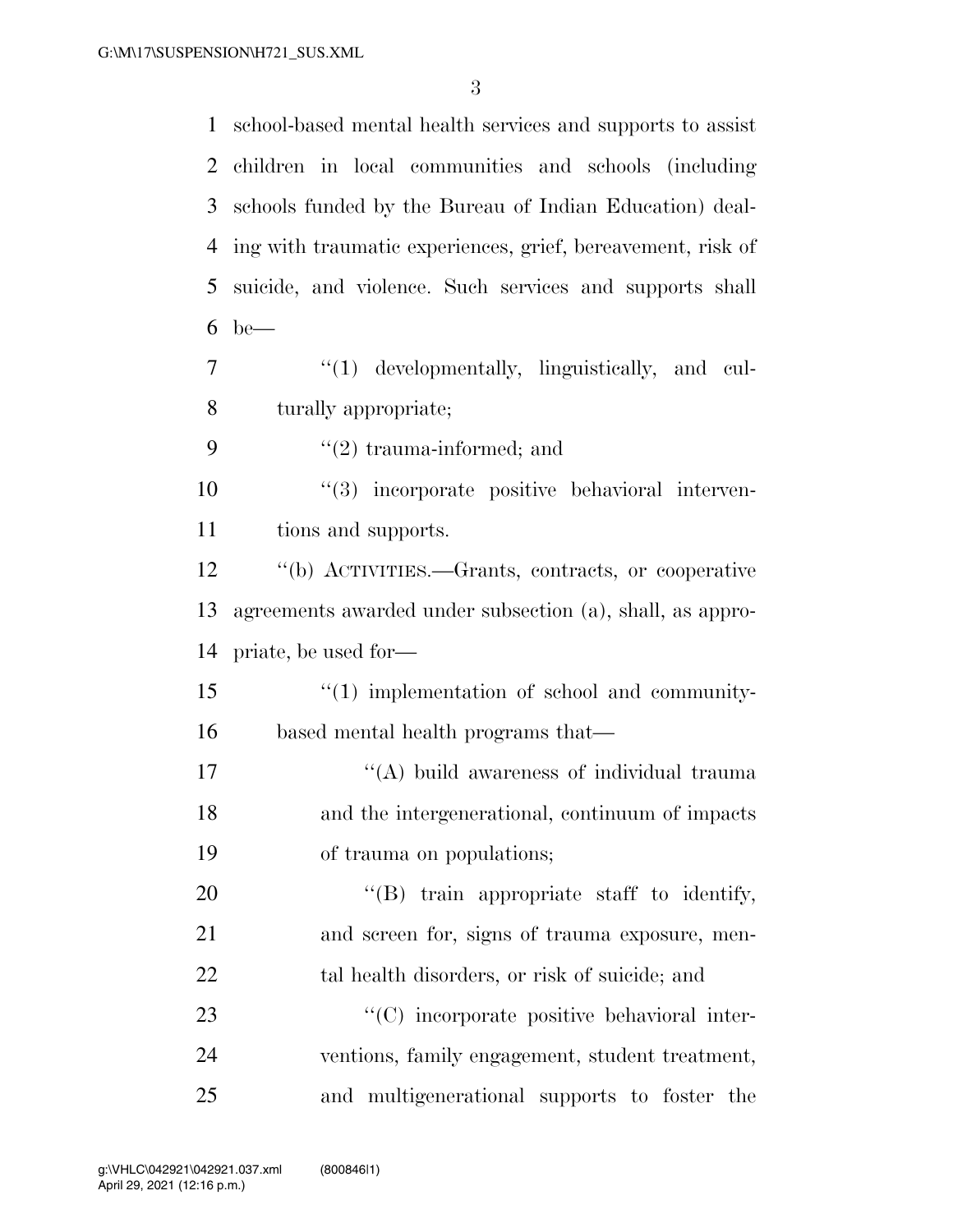health and development of children, prevent mental health disorders, and ameliorate the im-pact of trauma;

 ''(2) technical assistance to local communities with respect to the development of programs de-scribed in paragraph (1);

 ''(3) facilitating community partnerships among families, students, law enforcement agencies, edu- cation agencies, mental health and substance use disorder service systems, family-based mental health service systems, child welfare agencies, health care providers (including primary care physicians, mental health professionals, and other professionals who specialize in children's mental health such as child and adolescent psychiatrists), institutions of higher education, faith-based programs, trauma networks, and other community-based systems to address child and adolescent trauma, mental health issues, and vi-olence; and

 $\frac{1}{4}$  establishing mechanisms for children and adolescents to report incidents of violence or plans by other children, adolescents, or adults to commit violence.

24 "(c) REQUIREMENTS.—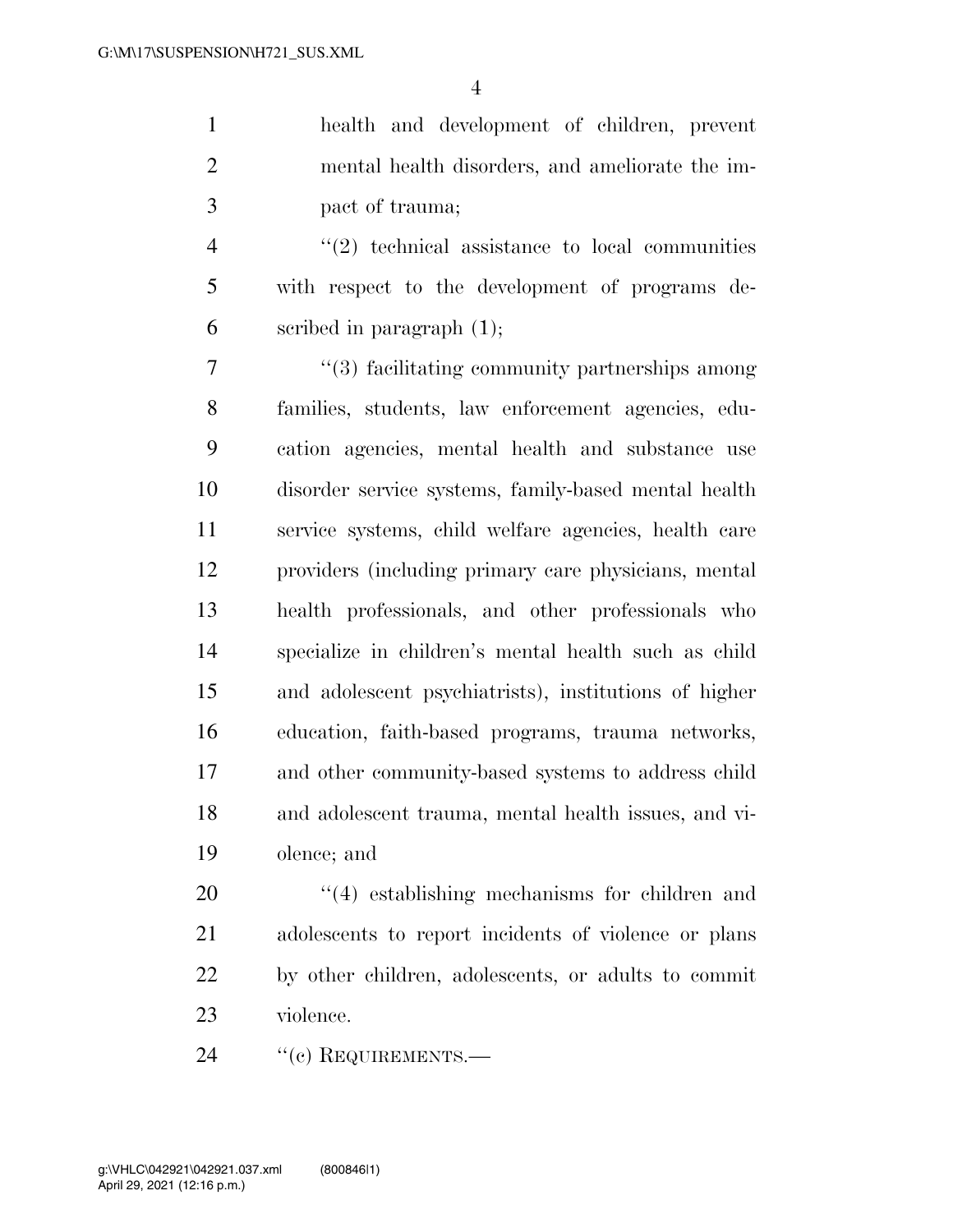| $\mathbf{1}$   | "(1) IN GENERAL.—To be eligible for a grant,          |
|----------------|-------------------------------------------------------|
| $\overline{2}$ | contract, or cooperative agreement under subsection   |
| 3              | (a), an entity shall be a partnership that includes—  |
| $\overline{4}$ | "(A) a State educational agency, as de-               |
| 5              | fined in section 8101 of the Elementary and           |
| 6              | Secondary Education Act of 1965, in coordina-         |
| $\overline{7}$ | tion with one or more local educational agen-         |
| 8              | cies, as defined in section 8101 of the Elemen-       |
| 9              | tary and Secondary Education Act of 1965, or          |
| 10             | a consortium of any entities described in sub-        |
| 11             | paragraph $(B)$ , $(C)$ , $(D)$ , or $(E)$ of section |
| 12             | $8101(30)$ of such Act; and                           |
| 13             | $\cdot$ (B) at least 1 community-based mental         |
| 14             | health provider, including a public or private        |
| 15             | mental health entity, health care entity, family-     |
| 16             | based mental health entity, trauma network, or        |
| 17             | other community-based entity, as determined by        |
| 18             | the Secretary (and which may include addi-            |
| 19             | tional entities such as a human services agency,      |
| 20             | law enforcement or juvenile justice entity, child     |
| 21             | welfare agency, agency, an institution of higher      |

 education, or another entity, as determined by 23 the Secretary).

24 "(2) COMPLIANCE WITH HIPAA.—Any patient records developed by covered entities through activi-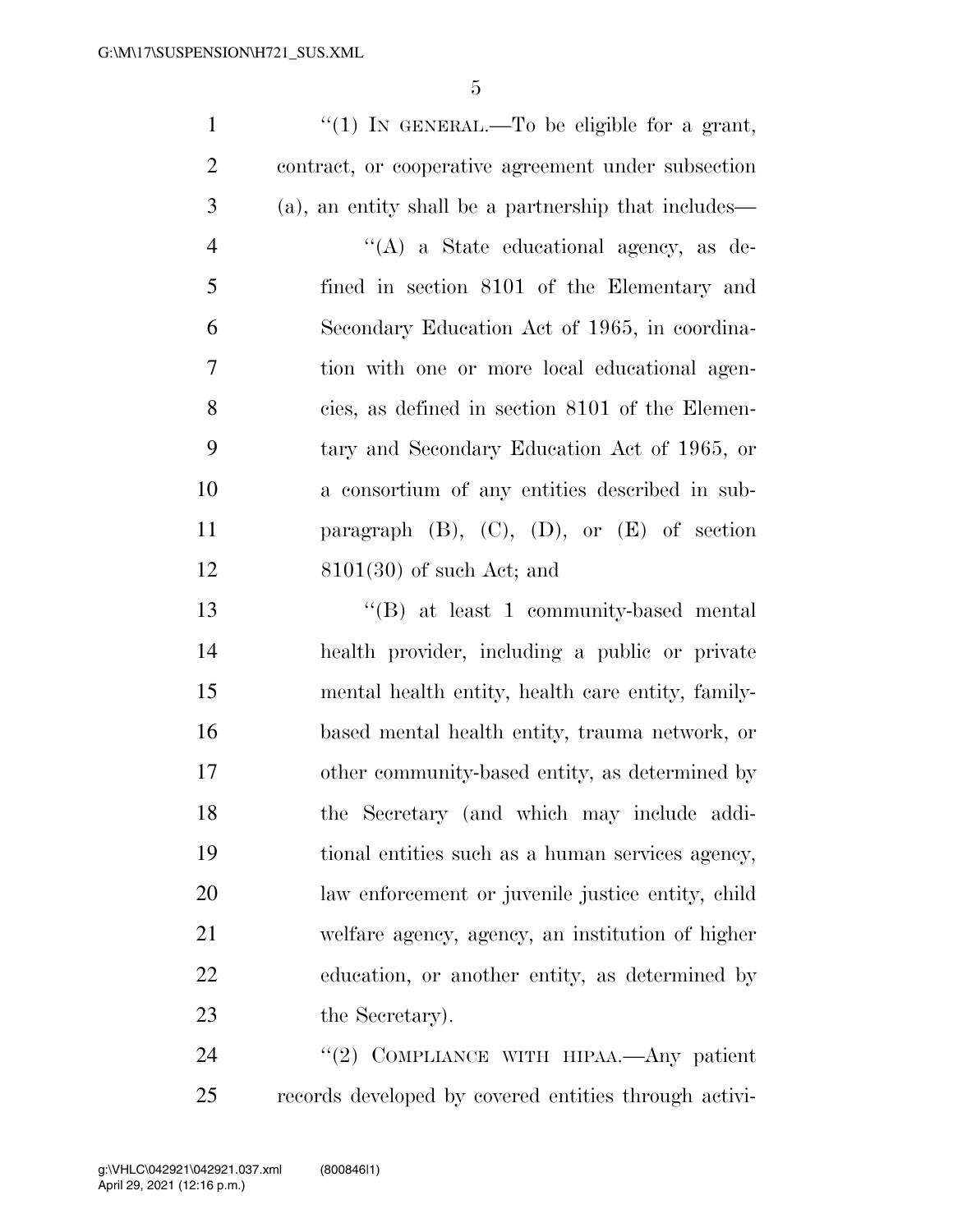ties under the grant shall meet the regulations pro- mulgated under section 264(c) of the Health Insur-ance Portability and Accountability Act of 1996.

 ''(3) COMPLIANCE WITH FERPA.—Section 444 of the General Education Provisions Act (commonly known as the 'Family Educational Rights and Pri- vacy Act of 1974') shall apply to any entity that is a member of the partnership in the same manner that such section applies to an educational agency or institution (as that term is defined in such section).

 ''(d) GEOGRAPHICAL DISTRIBUTION.—The Secretary shall ensure that grants, contracts, or cooperative agree- ments under subsection (a) will be distributed equitably among the regions of the country and among urban and rural areas.

 ''(e) DURATION OF AWARDS.—With respect to a grant, contract, or cooperative agreement under sub- section (a), the period during which payments under such an award will be made to the recipient shall be 5 years, with options for renewal.

21 "(f) EVALUATION AND MEASURES OF OUTCOMES.— 22 "(1) DEVELOPMENT OF PROCESS.—The Assist- ant Secretary shall develop a fiscally appropriate process for evaluating activities carried out under this section. Such process shall include—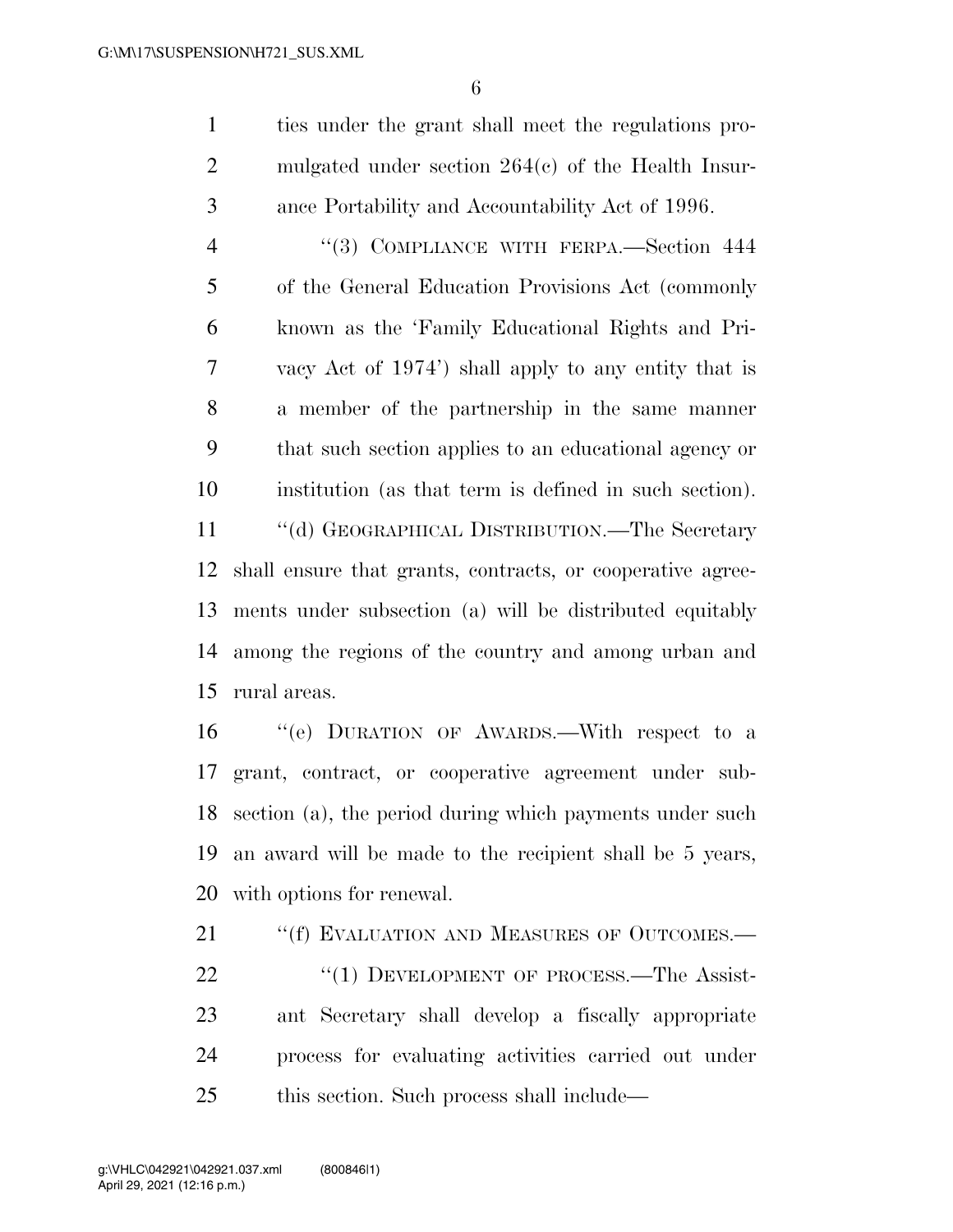| $\mathbf{1}$   | $\lq\lq$ the development of guidelines for the         |
|----------------|--------------------------------------------------------|
| $\overline{2}$ | submission of program data by grant, contract,         |
| 3              | or cooperative agreement recipients;                   |
| $\overline{4}$ | $\lq\lq (B)$ the development of measures of out-       |
| 5              | comes (in accordance with paragraph $(2)$ ) to be      |
| 6              | applied by such recipients in evaluating pro-          |
| 7              | grams carried out under this section; and              |
| 8              | $\lq\lq$ (C) the submission of annual reports by       |
| 9              | such recipients concerning the effectiveness of        |
| 10             | programs carried out under this section.               |
| 11             | "(2) MEASURES OF OUTCOMES.—The Assistant               |
| 12             | Secretary shall develop measures of outcomes to be     |
| 13             | applied by recipients of assistance under this section |
| 14             | to evaluate the effectiveness of programs carried out  |
| 15             | under this section, including outcomes related to the  |
| 16             | student, family, and local educational systems sup-    |
| 17             | ported by this Act.                                    |
| 18             | "(3) SUBMISSION OF ANNUAL DATA.—An eligi-              |
| 19             | ble entity described in subsection (c) that receives a |
| 20             | grant, contract, or cooperative agreement under this   |
| 21             | section shall annually submit to the Assistant Sec-    |
| 22             | retary a report that includes data to evaluate the     |
| 23             | success of the program carried out by the entity       |

poses of the program. Such reports shall utilize the

based on whether such program is achieving the pur-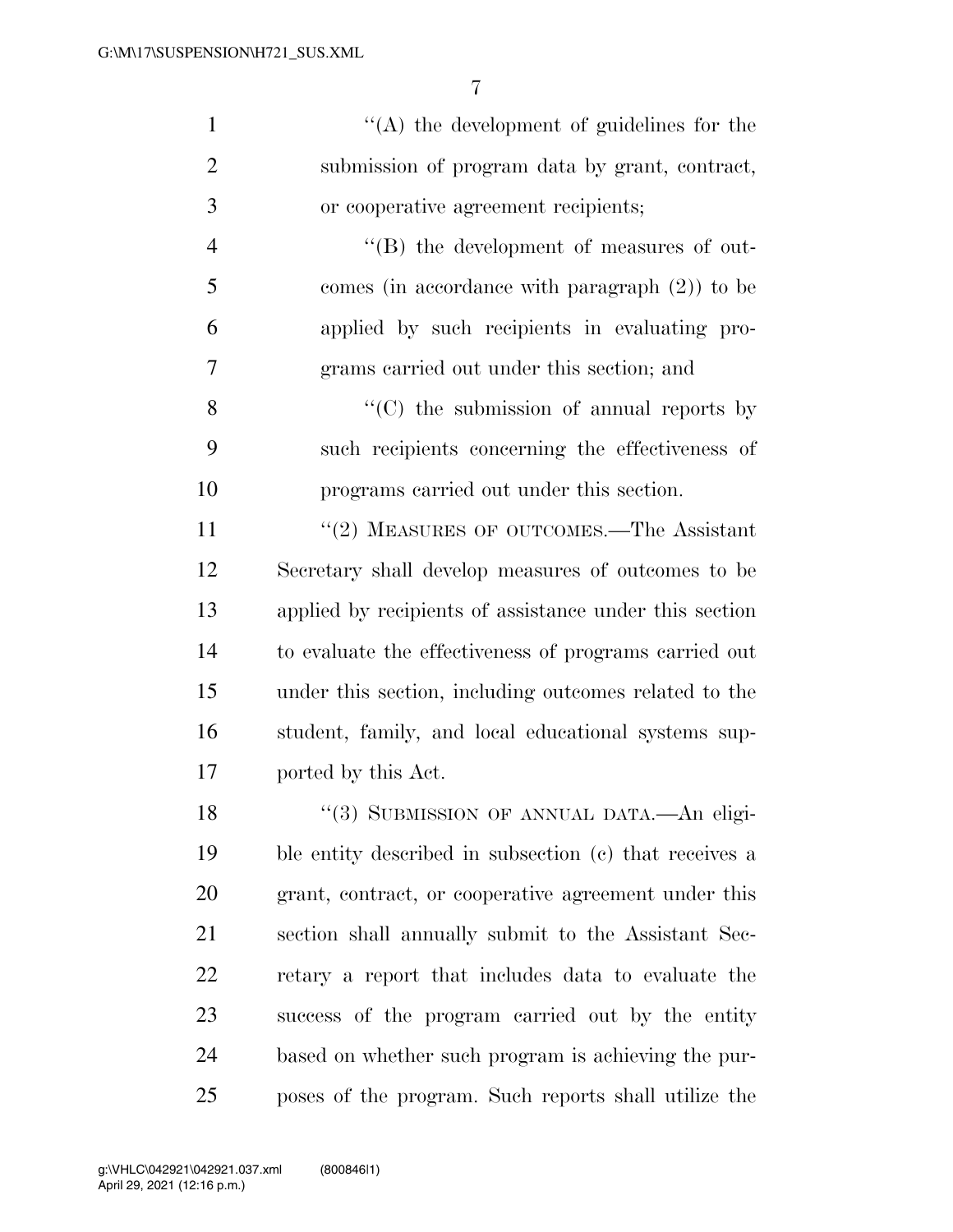measures of outcomes under paragraph (2) in a rea- sonable manner to demonstrate the progress of the program in achieving such purposes.  $((4)$  EVALUATION BY ASSISTANT SECRETARY. Based on the data submitted under paragraph (3), the Assistant Secretary shall annually submit to Congress a report concerning the results and effec- tiveness of the programs carried out with assistance received under this section. ''(5) LIMITATION.—An eligible entity shall use not more than 20 percent of amounts received under a grant under this section to carry out evaluation activities under this subsection. ''(g) INFORMATION AND EDUCATION.—The Sec- retary shall disseminate best practices based on the find- ings of the knowledge development and application under this section. 18 "(h) AMOUNT OF GRANTS AND AUTHORIZATION OF APPROPRIATIONS.— 20 "(1) AMOUNT OF GRANTS.—A grant under this section shall be in an amount that is not more than \$2,000,000 for each of the first 5 fiscal years fol- lowing the date of enactment of the Mental Health Services for Students Act of 2021. The Secretary

shall determine the amount of each such grant based